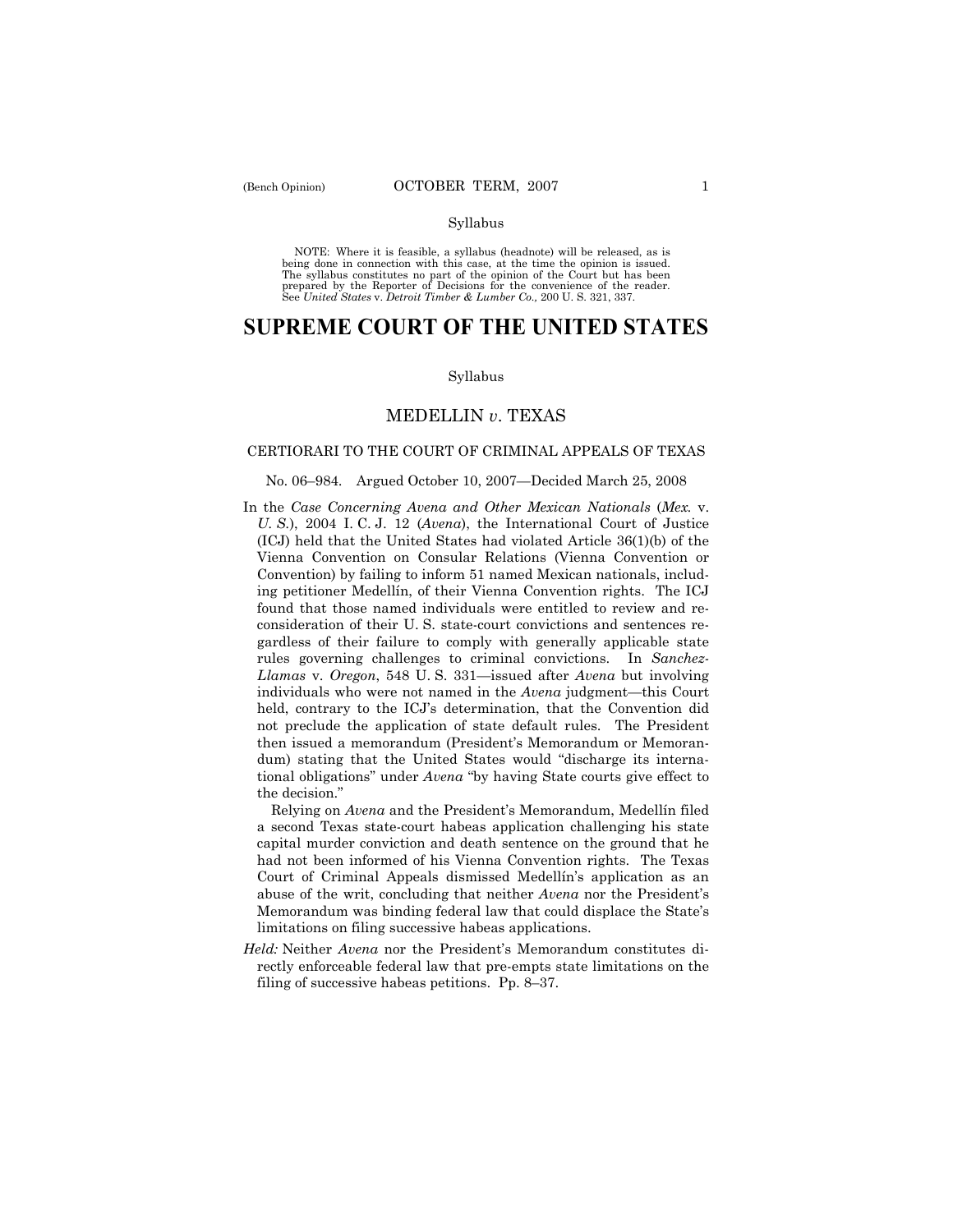1. The *Avena* judgment is not directly enforceable as domestic law in state court. Pp. 8–27.

 (a) While a treaty may constitute an international commitment, it is not binding domestic law unless Congress has enacted statutes implementing it or the treaty itself conveys an intention that it be "self-executing" and is ratified on that basis. See, *e.g., Foster* v. *Neilson*, 2 Pet. 253, 314. The *Avena* judgment creates an international law obligation on the part of the United States, but it is not automatically binding domestic law because none of the relevant treaty sources—the Optional Protocol, the U. N. Charter, or the ICJ Statute—creates binding federal law in the absence of implementing legislation, and no such legislation has been enacted.

 The most natural reading of the Optional Protocol is that it is a bare grant of jurisdiction. The Protocol says nothing about the effect of an ICJ decision, does not commit signatories to comply therewith, and is silent as to any enforcement mechanism. The obligation to comply with ICJ judgments is derived from Article 94 of the U. N. Charter, which provides that "[e]ach . . . Member . . . undertakes to comply with the [ICJ's] decision ... in any case to which it is a party." The phrase "undertakes to comply" is simply a commitment by member states to take future action through their political branches. That language does not indicate that the Senate, in ratifying the Optional Protocol, intended to vest ICJ decisions with immediate legal effect in domestic courts.

 This reading is confirmed by Article 94(2)—the enforcement provision—which provides the sole remedy for noncompliance: referral to the U. N. Security Council by an aggrieved state. The provision of an express diplomatic rather than judicial remedy is itself evidence that ICJ judgments were not meant to be enforceable in domestic courts. See *Sanchez*-*Llamas,* 548 U. S., at 347. Even this "quintessentially *international* remed[y]," *id*., at 355, is not absolute. It requires a Security Council resolution, and the President and Senate were undoubtedly aware that the United States retained the unqualified right to exercise its veto of any such resolution. Medellín's construction would eliminate the option of noncompliance contemplated by Article 94(2), undermining the ability of the political branches to determine whether and how to comply with an ICJ judgment.

 The ICJ Statute, by limiting disputes to those involving nations, not individuals, and by specifying that ICJ decisions have no binding force except between those nations, provides further evidence that the *Avena* judgment does not automatically constitute federal law enforceable in U. S. courts. Medellín, an individual, cannot be considered a party to the *Avena* decision. Finally, the United States' interpretation of a treaty "is entitled to great weight," *Sumitomo Shoji*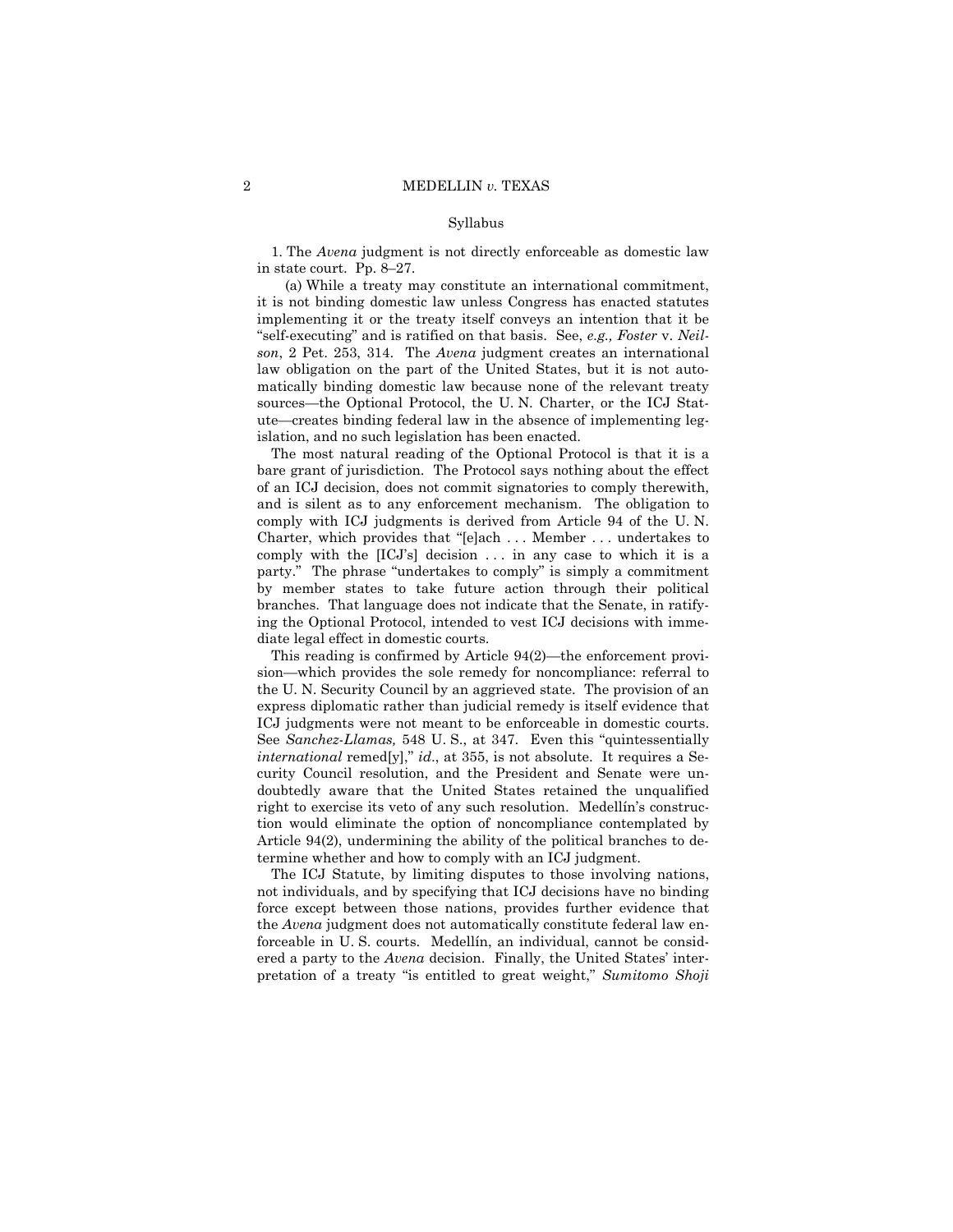*America, Inc.* v. *Avagliano*, 457 U. S., at 184–185, and the Executive Branch has unfailingly adhered to its view that the relevant treaties do not create domestically enforceable federal law. Pp. 8–17.

 (b) The foregoing interpretive approach—parsing a treaty's text to determine if it is self-executing—is hardly novel. This Court has long looked to the language of a treaty to determine whether the President who negotiated it and the Senate that ratified it intended for the treaty to automatically create domestically enforceable federal law. See, *e.g., Foster, supra.* Pp. 18–20.

 (c) The Court's conclusion that *Avena* does not by itself constitute binding federal law is confirmed by the "postratification understanding" of signatory countries. See *Zicherman* v. *Korean Air Lines Co.,* 516 U. S. 217, 226. There are currently 47 nations that are parties to the Optional Protocol and 171 nations that are parties to the Vienna Convention. Yet neither Medellín nor his *amici* have identified a single nation that treats ICJ judgments as binding in domestic courts. The lack of any basis for supposing that any other country would treat ICJ judgments as directly enforceable as a matter of their domestic law strongly suggests that the treaty should not be so viewed in our courts. See *Sanchez-Llamas,* 548 U. S., at 343–344, and n. 3.

 The Court's conclusion is further supported by general principles of interpretation. Given that the forum state's procedural rules govern a treaty's implementation absent a clear and express statement to the contrary, see *e.g., id.,* at 351, one would expect the ratifying parties to the relevant treaties to have clearly stated any intent to give ICJ judgments such effect. There is no statement in the Optional Protocol, the U. N. Charter, or the ICJ Statute that supports this notion. Moreover, the consequences of Medellín's argument give pause: neither Texas nor this Court may look behind an ICJ decision and quarrel with its reasoning or result, despite this Court's holding in *Sanchez-Llamas* that "[n]othing in the [ICJ's] structure or purpose . . . suggests that its interpretations were intended to be conclusive on our courts." *id.,* at 354. Pp. 20–24.

 (d) The Court's holding does not call into question the ordinary enforcement of foreign judgments. An agreement to abide by the result of an international adjudication can be a treaty obligation like any other, so long as the agreement is consistent with the Constitution. In addition, Congress is up to the task of implementing nonself-executing treaties, even those involving complex commercial disputes. Medellín contends that domestic courts generally give effect to foreign judgments, but the judgment Medellín asks us to enforce is hardly typical: It would enjoin the operation of state law and force the State to take action to "review and reconside[r]" his case. Foreign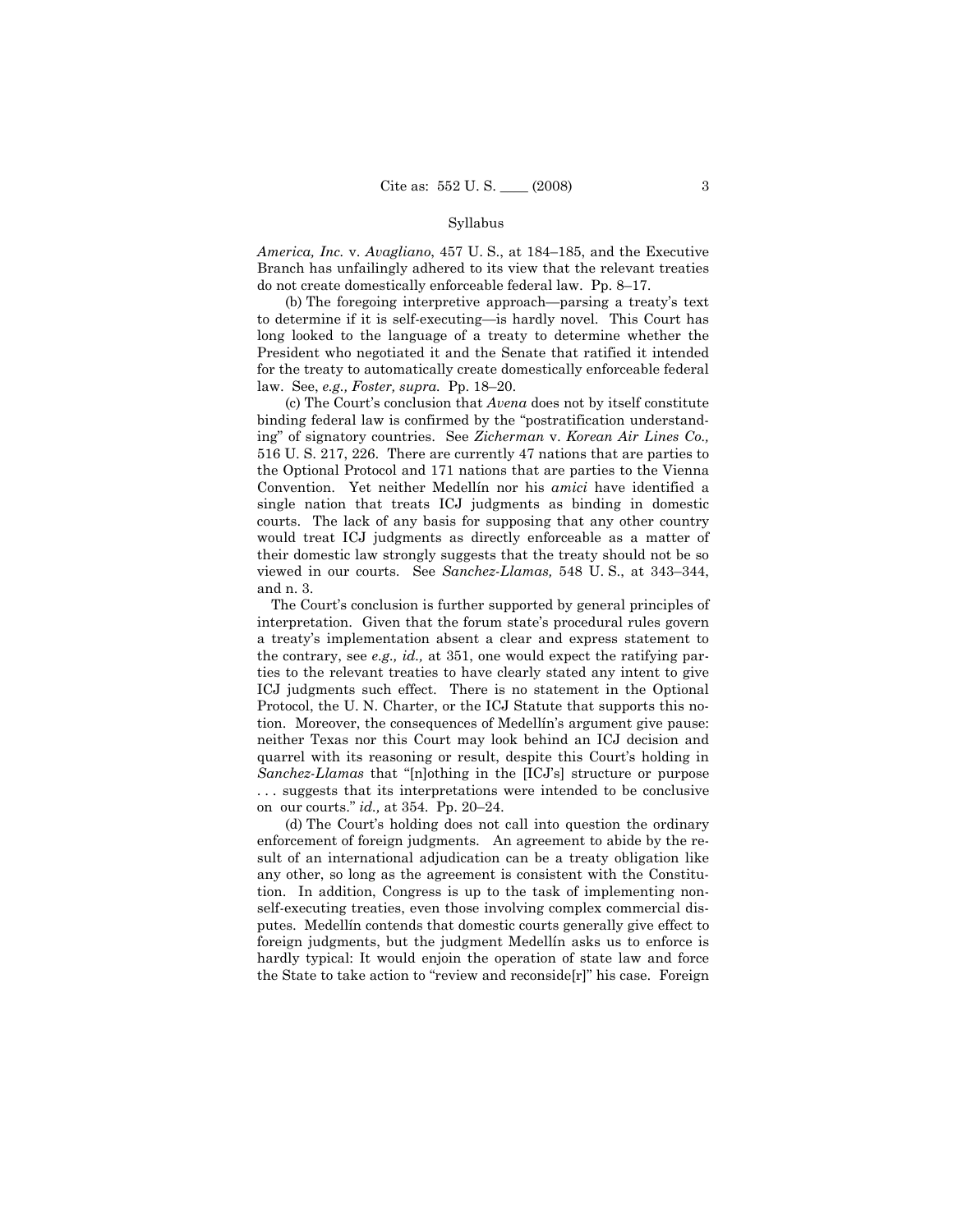judgments awarding injunctive relief against private parties, let alone sovereign States, "are not generally entitled to enforcement." Restatement (Third) of Foreign Relations Law of the United States §481, Comment *b,* p. 595 (1986). Pp. 24–27.

 2. The President's Memorandum does not independently require the States to provide review and reconsideration of the claims of the 51 Mexican nationals named in *Avena* without regard to state procedural default rules. Pp. 27–37.

 (a) The President seeks to vindicate plainly compelling interests in ensuring the reciprocal observance of the Vienna Convention, protecting relations with foreign governments, and demonstrating commitment to the role of international law. But those interests do not allow the Court to set aside first principles. The President's authority to act, as with the exercise of any governmental power, "must stem either from an act of Congress or from the Constitution itself." *Youngstown Sheet & Tube Co.* v. *Sawyer*, 343 U. S. 579, 585.

 Justice Jackson's familiar tripartite scheme provides the accepted framework for evaluating executive action in this area. First, "[w]hen the President acts pursuant to an express or implied authorization of Congress, his authority is at its maximum, for it includes all that he possesses in his own right plus all that Congress can delegate." *Youngstown*, 343 U. S., at 635 (Jackson, J., concurring). Second, "[w]hen the President acts in absence of either a congressional grant or denial of authority, he can only rely upon his own independent powers, but there is a zone of twilight in which he and Congress may have concurrent authority, or in which its distribution is uncertain." *Id*., at 637. In such a circumstance, Presidential authority can derive support from "congressional inertia, indifference or quiescence." *Ibid*. Finally, "[w]hen the President takes measures incompatible with the expressed or implied will of Congress, his power is at its lowest ebb," and the Court can sustain his actions "only by disabling the Congress from acting upon the subject." *Id.*, at 637–638. Pp. 28–29.

 (b) The United States marshals two principal arguments in favor of the President's authority to establish binding rules of decision that preempt contrary state law. The United States argues that the relevant treaties give the President the authority to implement the *Avena* judgment and that Congress has acquiesced in the exercise of such authority. The United States also relies upon an "independent" international dispute-resolution power. We find these arguments, as well as Medellín's additional argument that the President's Memorandum is a valid exercise of his "Take Care" power, unpersuasive. Pp. 29–37.

(i) The United States maintains that the President's Memo-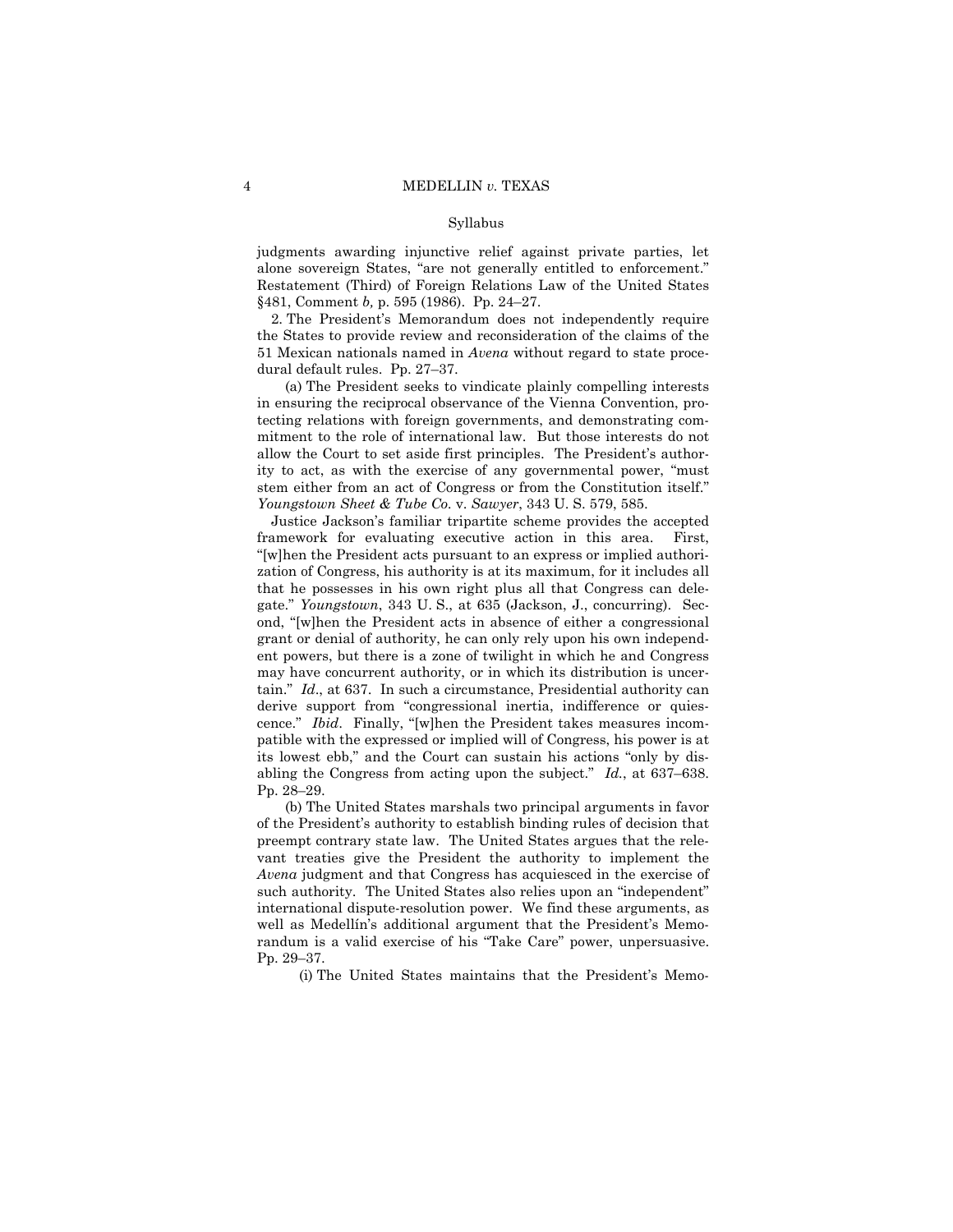randum is implicitly authorized by the Optional Protocol and the U. N. Charter. But the responsibility for transforming an international obligation arising from a non-self-executing treaty into domestic law falls to Congress, not the Executive. *Foster*, 2 Pet., at 315. It is a fundamental constitutional principle that "'[t]he power to make the necessary laws is in Congress; the power to execute in the President.'" *Hamdan* v. *Rumsfeld*, 548 U. S. 557, 591. A non-selfexecuting treaty, by definition, is one that was ratified with the understanding that it is not to have domestic effect of its own force. That understanding precludes the assertion that Congress has implicitly authorized the President—acting on his own—to achieve precisely the same result. Accordingly, the President's Memorandum does not fall within the first category of the *Youngstown* framework. Indeed, because the non-self-executing character of the relevant treaties not only refutes the notion that the ratifying parties vested the President with the authority to unilaterally make treaty obligations binding on domestic courts, but also implicitly prohibits him from doing so, the President's assertion of authority is within *Youngstown*'s third category, not the first or even the second.

 The United States maintains that congressional acquiescence requires that the President's Memorandum be given effect as domestic law. But such acquiescence is pertinent when the President's action falls within the second *Youngstown* category, not the third. In any event, congressional acquiescence does not exist here. Congress' failure to act following the President's resolution of prior ICJ controversies does not demonstrate acquiescence because in none of those prior controversies did the President assert the authority to transform an international obligation into domestic law and thereby displace state law. The United States' reliance on the President's "related" statutory responsibilities and on his "established role" in litigating foreign policy concerns is also misplaced. The President's statutory authorization to represent the United States before the U. N., the ICJ, and the U. N. Security Council speaks to his *international* responsibilities, not to any unilateral authority to create domestic law.

 The combination of a non-self-executing treaty and the lack of implementing legislation does not preclude the President from acting to comply with an international treaty obligation by other means, so long as those means are consistent with the Constitution. But the President may not rely upon a non-self-executing treaty to establish binding rules of decision that pre-empt contrary state law. Pp. 30– 35.

 (ii) The United States also claims that—independent of the United States' treaty obligations—the Memorandum is a valid exercise of the President's foreign affairs authority to resolve claims dis-